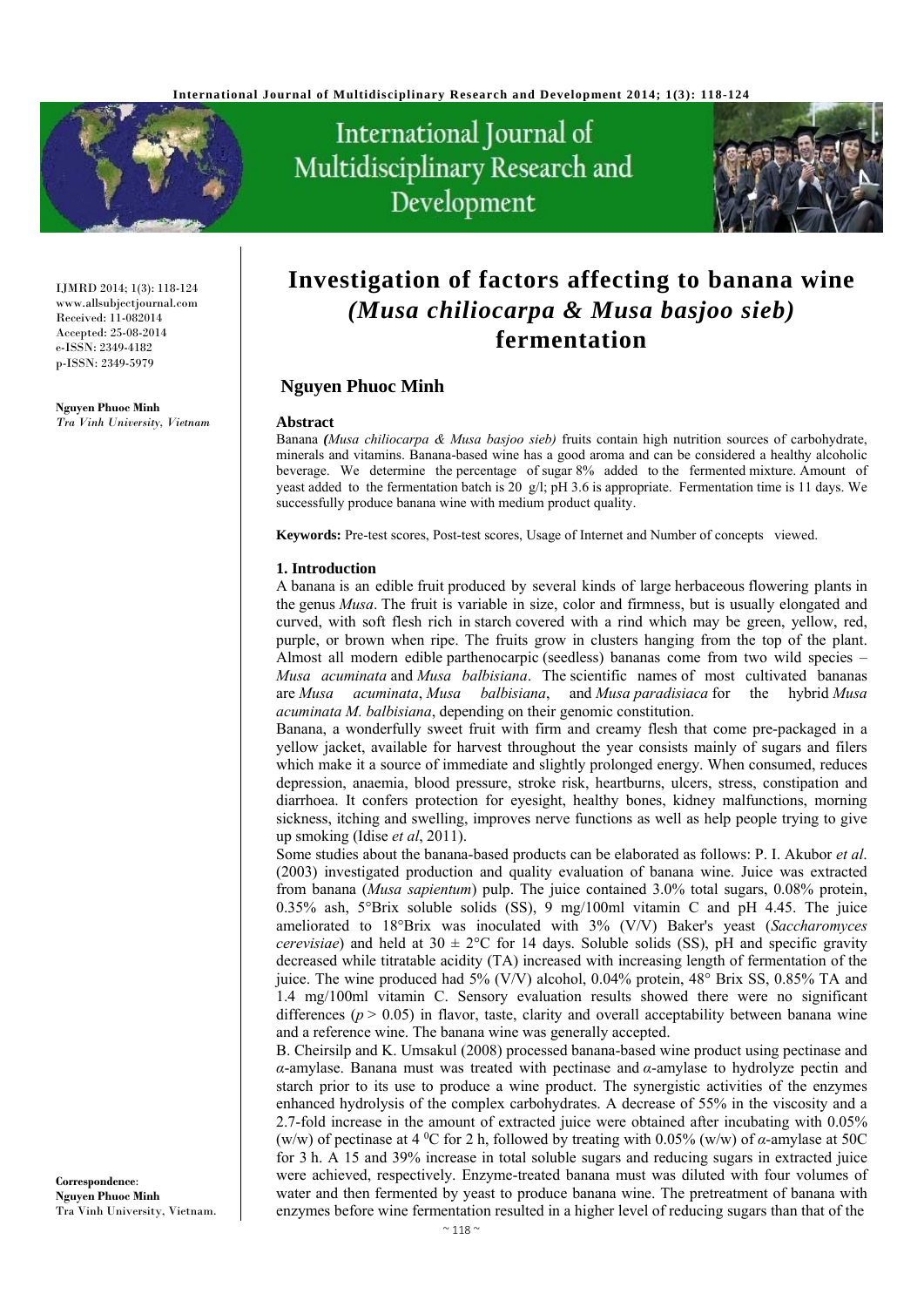control (nonenzyme-treated banana wine) during fermentation. The clarity of the enzyme-treated banana wine was also fourfold higher than that of the control at 25 days of fermentation. The concentrations of total soluble solids, total soluble sugars, and alcohol in the enzyme-treated banana wine and the control have no significant differences.

G.R. Pandhre *et al*. (2010) prepared wine from banana**.** The present investigation was carried out with objective to prepare of wine from banana fruit by fermentation using wine yeast *Saccharomyces cerevisiae*. The physico-chemical characteristics of banana fruit pulp were analyzed to judge its suitability for preparation of wine. Process of preparation of banana wine was standardized and prepared wine was analyzed for its physico-chemical and sensorial quality attributes. The results revealed that sparkling wine, acidic in taste (titrable acidity (0.96%) with 8.2 per cent of alcohol content could be successfully prepared by using banana fruit as base raw material. Sensorial quality attributes of banana wine were compared with commercial grape red wine. The sensory evaluated rated banana wine quite acceptable as alcoholic beverage and is comparable with commercially available market wine.

Idise *et al*. (2011) studied wine produced from banana (*Musa Sapientum*). Fermentation of banana must for 144 h was carried out using recipes A to D. Recipe A contained a mixture of banana must with natural yeast. A was enhanced with granulated sugar to obtain recipe B. Recipe C contained recipe A augmented with granulated sugar and bakers' yeast while recipe D (control) contained only granulated sugar solution and bakers' yeast. Wine produced had values that ranged from  $31.4 \pm 0.29$  to  $33.2 \pm 0.12$ °C for temperature,  $3.38 \pm 0.017$  to  $3.54 \pm 0.052$  for pH,  $0.999 \pm 0.0085$  to  $1.02 \pm 0.0058$  for specific gravity,  $0.586 \pm 0.018$  to  $0.71 \pm 0.017$  for optical gravity,  $1.37 \pm 0.075$  to  $1.383 \pm 0.152$  for percentage (%) alcohol (v/v), 0.271 versus 0.012 to 1.348  $\pm$  0.072 for percentage (%) titratable acidity,  $8.2 \pm 0.099$  to  $9.38 \pm 0.283$ for total aerobic counts and  $3.5 \pm 0.5$  to  $4.75 \pm 0.1$  for Rf. Malo-lactic fermentation after 48 h was evident. Taste testing showed very little differences in wines from recipes A to C. Statistical analyses of tested parameters at 95% confidence level showed no significant differences. The wine from the control was similar to natural palm wine in taste and characteristics. Wine could thus be produced from banana for immediate consumption, within 48 h, using the recipes A to C. Alvarenga *et al*. (2011) carried out potential application of *Saccharomyces cerevisiae* strains for the fermentation of banana pulp. This paper aimed at evaluating the fermentation behavior of selected *Saccharomyces cerevisiae* strains in banana pulp and they were compared with commercial yeast (baker's yeast) for subsequent production of distilled spirits. Five types of microorganisms were used: Four yeast strains obtained from accredited microbiology laboratories were isolated from domestic cachaça distilleries.

C.C. Gavimath *et al*. (2012) conducted comparative analysis of wine from different fruits. Fermentation of fruit juices is a relative and simple avenue for reducing post-harvest wastage of mainly perishable fruits, hence perishable fruits can be used for production of wine. In the present investigation we used papaya, banana, orange and lime fruits. Observations were recorded for acidity, microbial count and alcohol content. In this study banana fruits yield good quantity and quality alcohol when compare papaya orange and lime.

Awe, S. *et al*. (2013) examined proximate and mineral composition of locally produced pawpaw and banana wine. This study evaluates the proximate and mineral composition of fruit wines produced locally from ripe Pawpaw (*Carica* 

*Papaya*) and Banana (*Musa Sapientum*) using commercial *Saccharomyces cerevisiae* (E. C Kraus USA) and compared them with Red wine (Carlo Rossi). Carbohydrate contents of the produced wines were 6.1% (banana wine) and 6.2% (pawpaw wine); sugar contents were 0.1 g/100g (banana wine) and 0.2 g/100g (pawpaw wine), Vitamin C contents were 10mg/100g (pawpaw wine) and 15mg/100g (banana wine); while protein contents were 0.12 (pawpaw wine) and 0.28 mg/l (banana wine). The total solid contents were 7.0 (pawpaw wine) and 7.3 mg/ml (banana wine), dissolved solid content ranged between 990 -1650 mg/l while crude fibre and crude fat were absent in all the wines. The  $K^+$  Na<sup>+</sup> Mg<sup>+</sup> Ca<sup>++</sup> and Cl<sup> $^-$ </sup> contents were 12, 64, 48, 0.8 and 24 and 21 mg/l, content ranged between 64 and 78 mg/l, content ranged between 48 and 54 mg/l); content ranged between 0.8 and 12mg/l; while content ranged between 24 and 60 mg/l.

Evans Chidi Egwim *et al*. (2013) investigated the effect of pectinase on the yield and organoleptic evaluation of juice and wine from banana and paw-paw. The study investigated the effectiveness of varying concentrations of pectinase on the yield of banana and paw-paw juice. It also evaluated the organoleptic scores of wines produced from the juice of banana and paw-paw made using the pectinase extracted juice. The pectinase juice extraction gave yields of 63.4% and 78.7% for banana and paw-paw compared to 38% and 43% for nonenzymic extractions. Maximum enzyme performance was at concentration of 6 mg/ ml resulting in a slurry volume of 188.0 ml for banana and 160 ml for paw-paw slurries. This enzyme concentration (6 mg/ml) also gave the juice with the least juice density of 0.940 for paw-paw juice and 1.003 for banana juice respectively. The reducing sugars were 1098.2 mg/ 100 g and 968.8 mg/ 100 g for banana and paw-paw. The titratable acidity were 2.0% and 0.8% for banana and paw-paw juices. The pH of the wines from paw-paw and banana were not significantly  $(p<0.05)$  affected by the concentration of the enzyme used in their juice extraction. Organoleptic evaluation after two weeks of ageing showed that banana wine was better accepted. This may be as a result of its higher reducing sugar content. The research clearly demonstrates the potential and applicability of pectinase in improving yield in the banana and paw-paw juice extraction process.

Prabir Dhar *et al*. (2013) conducted the production of banana alcohol and utilization of banana residue. Aim of the study was production of alcohol from banana juice which use as complete replacement of malt in alcohol production by utilizing pure culture of *Saccharomyces cerevisiae* as fermenting organism. Banana juice was made from banana pulp by using pectinase enzyme. Optimization of amount of pectinase enzyme for juice production and optimization of pH of the final product were also aim of this study. Pectinase enzyme used for liquefying the pulp production was 0.0003% (w/v). The sugar percentage found in the banana juice was 18%. A sequential study has been done by consecutive pH levels of 4.5, 5.0, 5.5, 6.0, 6.5, and 7.0 in the final product. The best product was obtained at pH 6.0 with respect to taste; pH was regulated only after the complete fermentation of the banana juice but just before the filtration process. Alcohol percentage of the product was  $8\%$  (v/v) at 28 °C. Total number of colonies detected was 21 in freshly prepared alcohol and total number of colonies detected was 20 in the beer after 5 months from production. Another aim of the work was utilization of the banana residue for the production of fiber enriched cookies. High fiber enriched cookies were prepared using 5%-20% level of fiber obtained from banana residue. 7%-10% fiber content was obtained as best parameter for cookie production and final moisture content of cookie was 3%.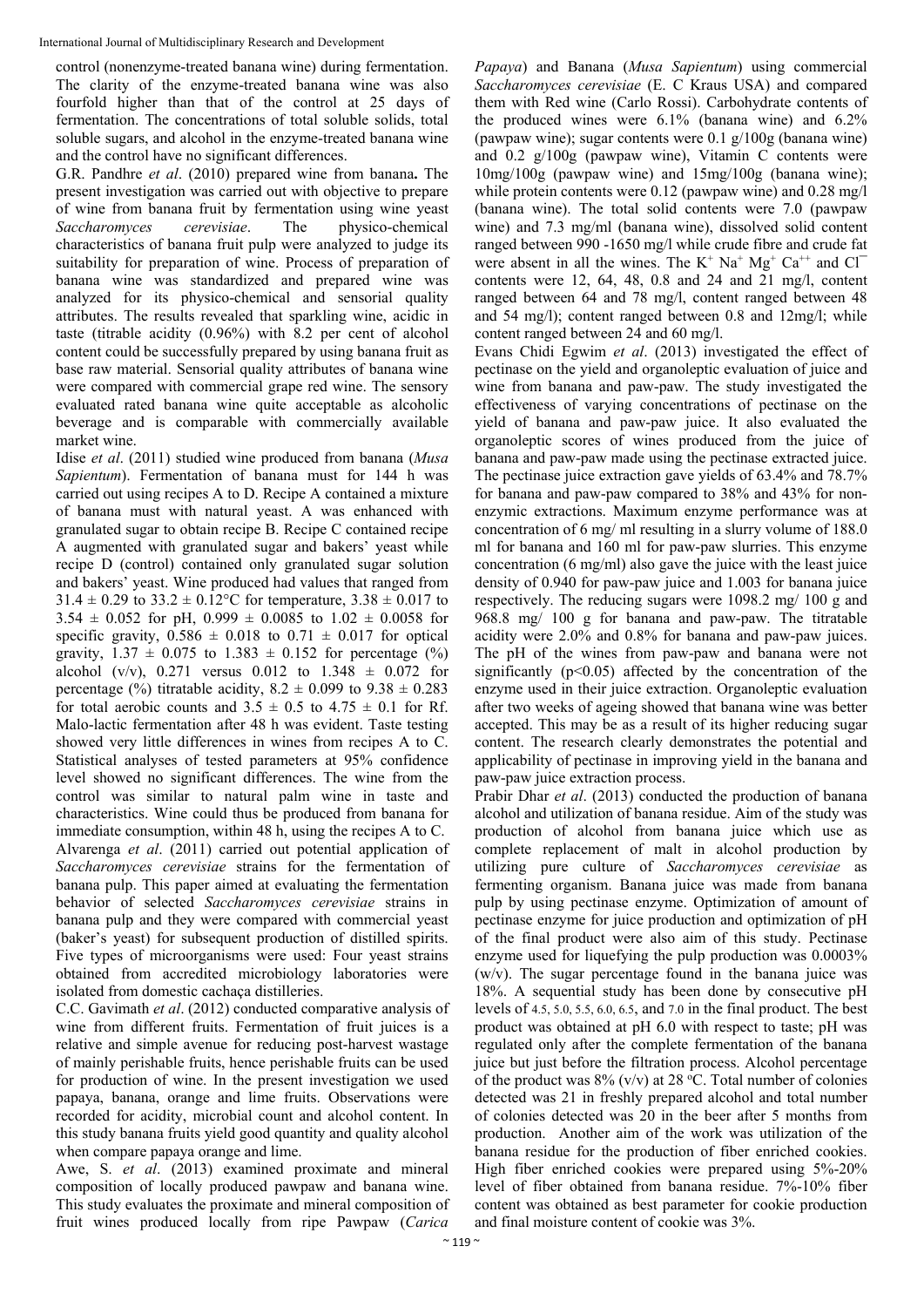Vietnam is a country with four seasons, but raw materials for the production of wine, mainly grapes, pineapple, strawberry and etc. While bananas are being widely grown in many places (especially in the South) but the result of it will be used to feed on the word not yet take advantage of wine production to a main stream way. Also bananas are tropical fruit with storage time not so high on the output of high harvesting bananas affair but no consumer demand for consumption of bananas there should the price of bananas sold is quite low. So we decide to research factors affecting to wine banana (Musa chiliocarpa & *Musa basjoo sieb*) fermentation in order to create the new liquor products, traditional features, take advantage of the abundant banana source material and create new trend for the technology of wine and also enhance economic value for the banana trees.

## **2. Material & Method 2.1 Material**

Musa chiliocarpa & *Musa basjoo sieb* are selected at medium ripen stage, not damaged and kept in dry clean cool place to avoid exposing to direct sunlight. Other raw materials: saccharose, acid citric, ethanol.

## **2.2 Research method**

- Sensory evaluation: TCVN 3215-79
- Chemical analysis:
- + Methanol residue in 1 Litter of Ethanol: TCVN 378:1986
- + Aldehyde residue: 51 TCN-TQTP 0005-2003
- Microbial testing:
- + TPC: TCVN 4884:2005
- + Escherichia coli: TCVN 6846:2007
- + Streptococcus faecalis: 3351/2001/QĐ-BYT
- + Clostridium perfringens: 3348/2001/QĐ-BYT

## **2.3 Statistical analyses**

These were carried out using Microsoft excel 2003 at 95% confidence level.

## **3. Result & Discussion**

## **3.1 Effect of saccharose supplementation for fermentation**

Experiments were conducted in three prototypes with the concentration of sugars fermented fluids at 200 brix, 220 brix and 240 brix respectively. All three models are fermented at the same condition: pH 3.6, the expected additional yeast as 20 g/l, fermented at a normal temperature. Then all product of three templates are evaluated and measured alcohol content.



Fig 1: Effect of saccharose concentration to wine sensory quality

Look at the figure 1 we saw with sample concentration is 220 brix reaching the highest sensory coefficients. If we continue to increase the sugar concentration the sensor point will be dropped. Although the alcohol content of the sample at the moment have increased. When we add sugar much more, it reaches as high as alcohol content. Because the nature of fermentation as much incentive to ethanol intake, it creates as much, but the increase has a certain limit. If the concentration is too high it will cause major osmotic pressure, owing to bad change to normal physiological state of yeast. The active yeast fermentation time, weakness extends, not sugar radical metabolism, and ethanol accumulation also inhibit yeast activity. On the other hand, the higher sugar concentration it makes recurrent amounts of yeast activity. On the other hand the higher sugar levels make the reduction of lactic bacteria, it will be certain destruction created the volatile acid and manit causing a sour unpleasant taste. In addition during the fermentation process produces many products involved in redox reactions, the pigments makes the wine's color is changed. But if the concentration of low fermentation when there's not enough added sugar or the amount of the substance for the fermentation process is low. So the food source to the yeast use to increase biomass as well as the process of transformation of sugar into alcohol isn't enough so the fermentation process takes place mostly concurrent alcohol content low gain. On the other hand the amount of substance is less then the short fermentation time, the substances created the fragrance has not formed much, strong astringency. So we choose saccharose concentration ideal for fermentation is 220BRIX equivalent to saccharose supplementation 0.85%.

#### **3.2 Effect of yeast supplementation to fermentation**

Experiments conducted in three prototypes with the corresponding amount of additional yeast: 18 g/l, 20 g/l and 22g/l. All three were conducting fermentation in the same conditions: room share the same concentrations of fermentation the optimal results from previous experiments, pH 3.6 is expected to ferment at normal temperature. Then all products of three templates are evaluated and measured alcohol content is obtained.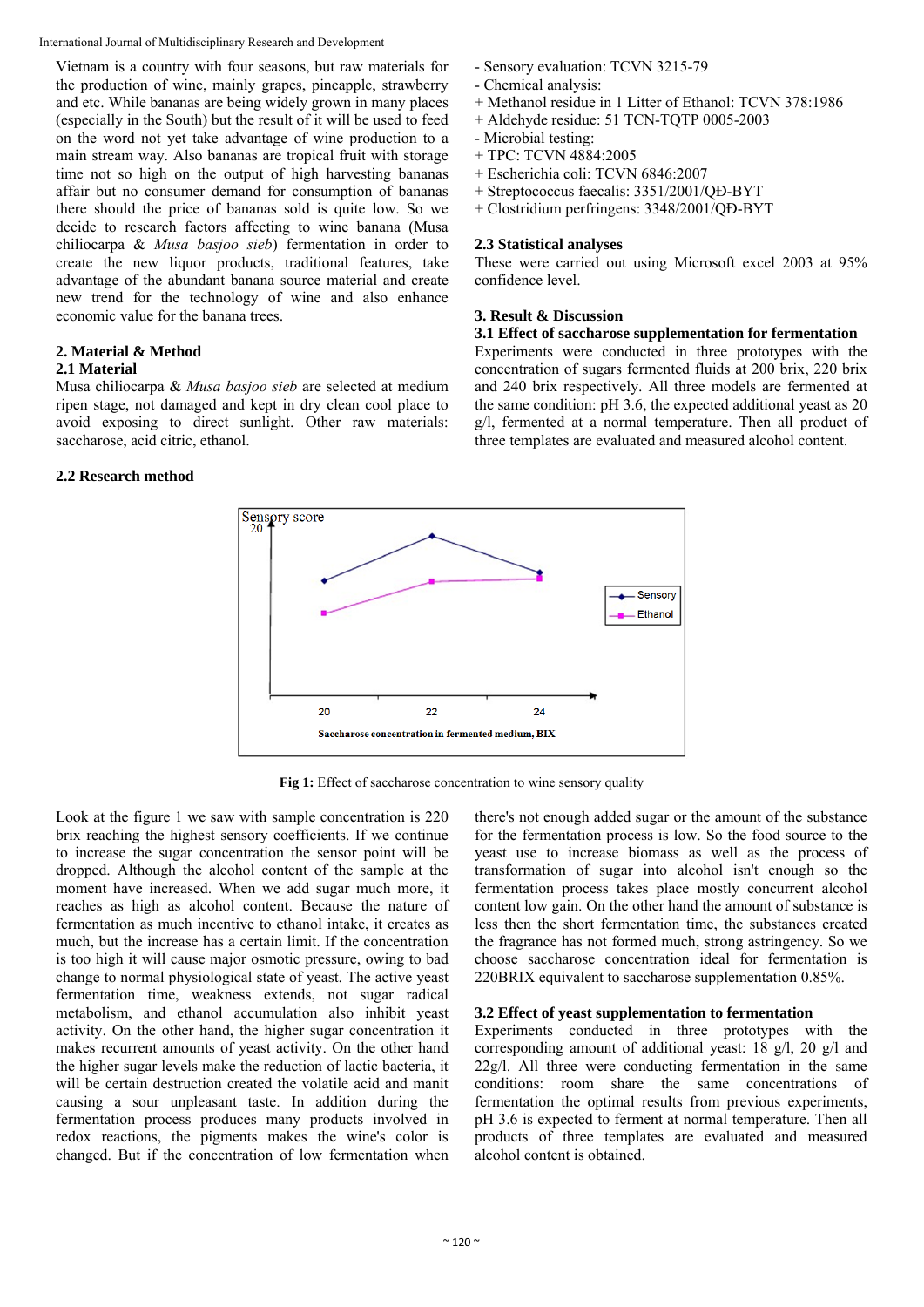

**Fig 2:** Effect of yeast to wine banana wine sensory score

Looking at the figure 2 we see sample applications have additional yeast cake is 18 g/l banana juice has low sensory point we continue to increase the amount of the additional yeast up 22g/l then the sensory point gain is very high but if we continue to increase the amount of yeast cake up 22g/l then the sensory scores being dropped significantly although the alcohol content has not increased significantly.

When the amount of yeast added to the fermented mixture increases, the alcohol content achievement also increases respectively. Since then the amount of yeast cells during fermentation mixture as much better mixed sugar fermentation are more radical metabolism so the alcohol content to achieve higher. Longer amount of yeast cells during fermentation mixture at least mixed sugar fermentation are not radical metabolism so the alcohol content lower gain. In addition, insufficient amount of additional yeast for fermentation makes the strange bacteria have operational conditions create the by product reduces the quality of the wine. As the operation of acetic, lactic acid bacteria etc do for wine is sour.

On the other hand the amount of yeast added to the fermented mixture as the primary fermentation time shorter. The original substance quantities (220 brix fermented mixture of sugar concentration), the amount of the additional yeast cakes ranging in form would much more yeast is much more metabolites. So the time necessary to metabolize all the initial sugar into alcohol is shorter.

Yeast likes to be the deciding factor leading to fermentation fast or slow, strong or weak. The amount of yeast added to the fermentation room must ensure enough for fermentation takes place quickly, that does not facilitate the development of harmful bacteria. The amount added to the fermented yeast affects the main fermentation time, alcohol content reach or influence the quality of the finished wine.

Through three prototypes we choose the additional yeast intake suitable for banana wine fermented fluids Musa chiliocarpa is 20 g/l banana juice.

#### **3.3. Effect of banana juice pH for fermentation**

Experiments conducted in three prototypes with the pH of fermentation environment as follows: 3.4; 3.6; 3.8. All three templates are fermented in the same conditions with optimal sugar levels from previous experiments, the same amount of yeast optimal supplement retrieved results from previous experiments, fermented at normal temperature. Then the products of all three templates are evaluated and measured alcohol content From figure 3 we noticed the similarities between the two lines indicates the alcohol content  $\&$  sensory point as follows: When we increase the pH of the environment room fermented from 3.4-3.6, sensory point as well as the alcohol content of the sample are increased but keep increasing pH up, sensory point and alcohol content are all dropped significantly.



**Fig 3:** Effect of pH to fermentation

When the pH of the mixture increases the alcohol content also increases with increasing pH, but too high an alcohol content again dropped. The pH of the environment room fermenting too low or too high are active inhibitors of yeast (a number of yeasts have been killed). Hence the weak place fermentation, yeast's fermentation capacity is weak and has many byproducts created cause smell, taste of inferior products. Each kind of different yeast pH suitable for them grow and develop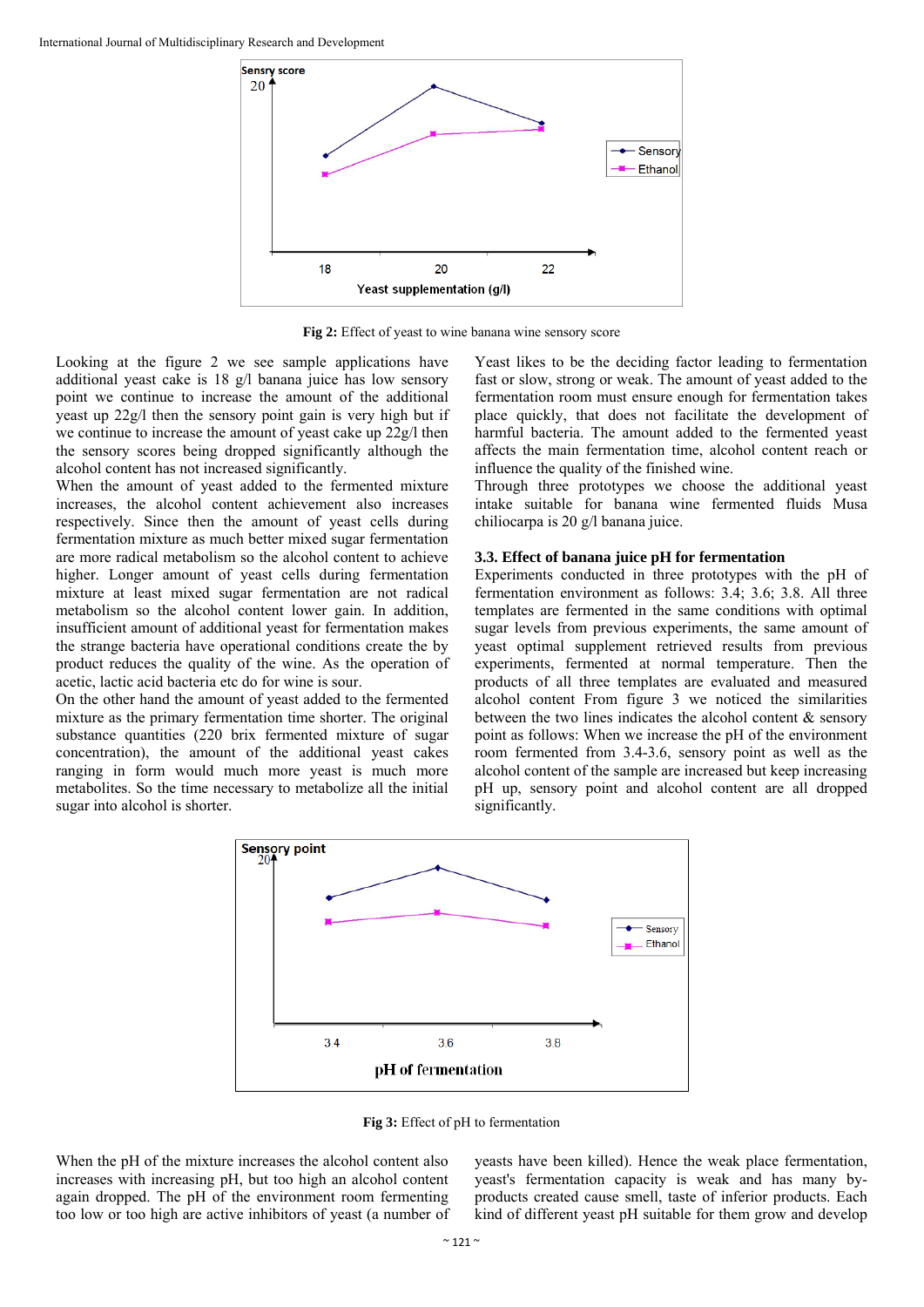is different to the type of yeast used in this experiment, they are compatible with a pH value close to 3.6. Because in this pH level of alcohol measured creation is the highest. That lab we selected were pH of fermentation most appropriate translation is equivalent to 3.6% of citric acid supplements is 0.28% compared to raw materials.

#### **3.4 Effect of fermentation time**

Experiments are conducted in 4 samples corresponding to the time of main fermentation in the sample was 7, 9, 11, 13 days. All four samples were fermented in supply conditions with optimal parameters taken from the days of experiments before: the concentration of sugar added to yeast fermentation batch, the pH of the environment room of fermentation, fermented at a temperature usually. Then the product of 4 samples were assessed and measured alcohol content.



**Fig 4:** Effect of main fermentation time to wine quality

From the figure 4, the fermentation time is seen as increasing the alcohol content reach as high but from 11 to 13 days permitted at a negligible change. The model with fermentation time 11 days on sensory rating is the highest. If the primary fermentation time too short will have enough time to metabolize sugar runs out yeast into wine lead to the reducing sugar left many makes of wine has sweet taste, no smell of wine fermenting. But if the primary fermentation time spans over the allowable limit while the wine achieved high alcohol content but sour due to the activity of the yeast was weaker, the other microbes work and which is lactic bacteria destroying glyceryl makes wine with tartthat bitter taste of acrolein. So the study of main fermentation time defined for the fermentation process is urgently needed it will influence the quality of the finished wine. We select the time the primary fermentation for banana wine manufacturing process 11 days.

## **3.5 Effect of mixture for** *Musa basjoo sieb* **product accomplishment**

Experiments were conducted with 3 templates corresponding to the proportion of mixed *Musa basjoo sieb* banana wine are: 15, 20 and 25% V. These products are then proceeded to sensory evaluation.



**Fig 5:** Effect of mixing ratio of *Musa basjoo sieb* to fermentation

Observe figure 5 above shows that if we increase the percentage distribution of banana wine matches pit up from 15% to 20%, then the corresponding sensory scores will rise but if further rate increases the sensory quality schemes will be dropped very low. The second prototype is most appreciated. So the second prototype was selected as the banana wine auction distribution rate of *Musa basjoo sieb* for banana wine manufacturing process. The wine so it should proceed to filter out alcohol as soon as fermentation ends. To facilitate the process of filtration in wine we need to increase the alcohol content for wine products by adding banana wine that causes the *Musa basjoo sieb* coating is precipitated floor vase is then separated by filtration method. In addition, the banana wine competition of wine distribution and seed after ferment if not removes will be a favorable environment for the damaged nature. Further harmonizing the sensory criteria are color, smell and taste. The sensory evaluation of the prototype model 2 deems there is harmony between the highest sensory norms should be rated. In the prototype 3 top distribution rate did not have the necessary harmonization should not be selected as the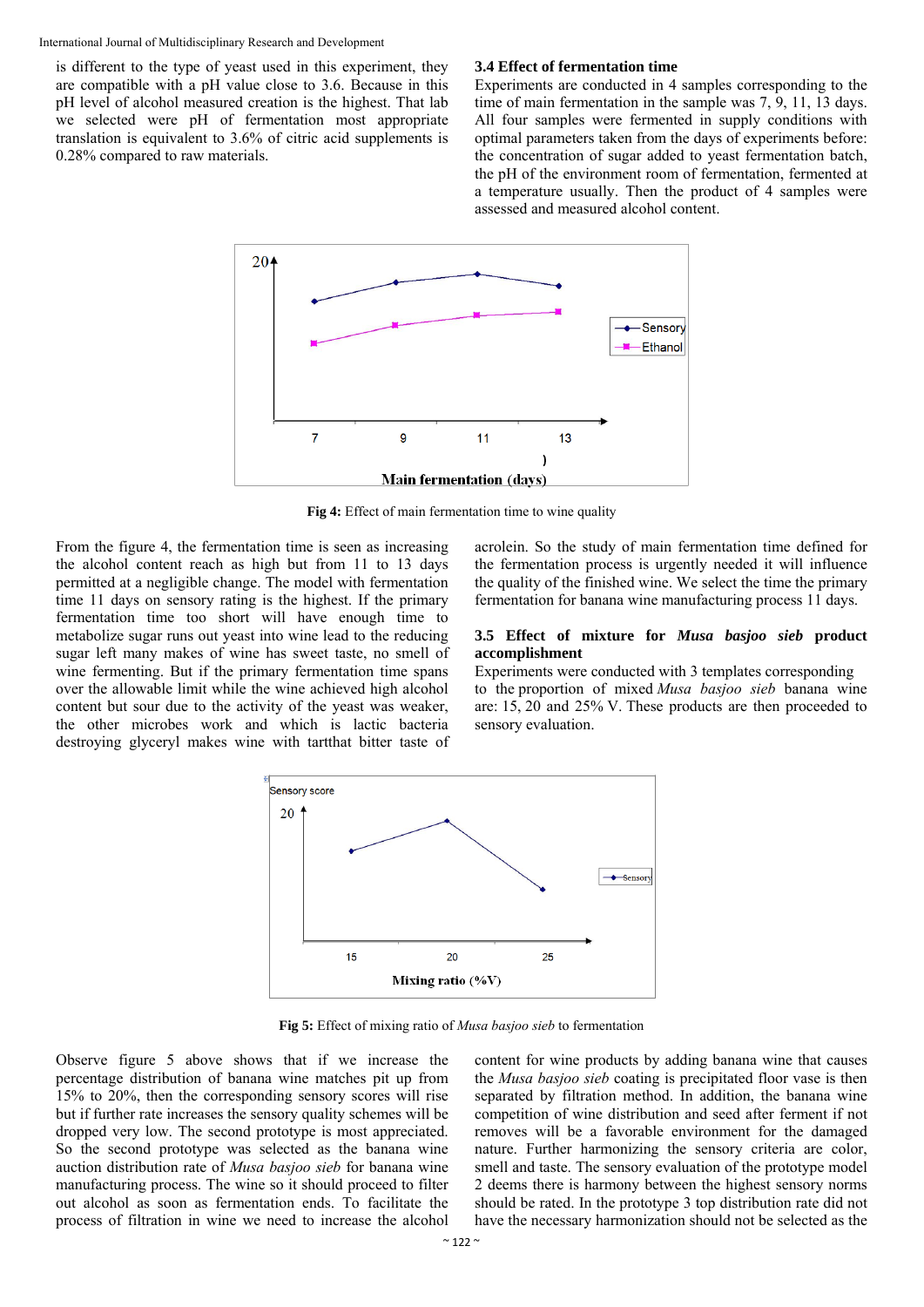mixing proportion. Picking banana wine auction distribution rate of *Musa basjoo sieb* is 20% V compared to handle milestone banana wine making process during mixing ratio.

#### **3.6 Preservation time to banana wine quality**

After the product is obtained from the processes are preserved at a temperature usually sensory and is from time to time in turn are: 2, 4, 6 weeks is obtained. Based on the figure 6 we see over time preserving products to improve product quality.



Fig 6: Effect of preservation time to product quality.



**Fig 7:** Banana wine

### **3.7 Evaluate the quality of products from the process**

After determining the optimal parameters for the fermentation process and establish a banana wine manufacturing processes we've let out products and sensory evaluation board consisting of 5 reviewers are as follows:

The total score with the weight of the product is 16.6, according the quality hierarchy table the results tested at the Pasteur Institute: acceptable microbiological load and low concentrations of methanol, aldehyt acquired the high quality assurance and food safety so banana wine production is evaluated as medium ranking.

| Table 1: Sensory score for banana wine products from the process |  |  |  |
|------------------------------------------------------------------|--|--|--|
|------------------------------------------------------------------|--|--|--|

| Quality parameter | Sensory score of specialists |     |     |     | Total score | Average score | The important factor | The point of weight |      |
|-------------------|------------------------------|-----|-----|-----|-------------|---------------|----------------------|---------------------|------|
|                   | A                            | B   |     | D   | E           |               |                      |                     |      |
| Turbidity         | 4.5                          | 4.5 | 4.5 | 4.5 | 4.5         | 22.5          | 4.2                  | 0.8                 | 5.0  |
| Color             | 4.6                          | 4.5 | 4.3 | 4.2 | 4.4         | 21.0          | 4.2                  | 0.8                 | 3.4  |
| Aroma             | 5.0                          | 3.0 |     | 4.0 | 3.5         | 20.5          | 4.0                  |                     | 4.0  |
| Taste             | 4.0                          | 4.0 | 4.0 | 4.0 | 4.0         | 20.0          | 4.U                  |                     | 5.6  |
|                   |                              |     |     |     |             |               |                      | Total score         | 16.6 |

## **3.8 Production cost of 100 litres of banana wine**

The cost of materials is the banana Musa chiliocarpa and *Musa basjoo sieb* per litres of wine:

- 1 kg banana Musa chiliocarpa/ 2.7 litres of Musa chiliocarpa wine.
- 1 kg of *Musa basjoo sieb* bananas banana wine/ 0.7 litres of *Musa basjoo sieb* wine.
- White alcohol: 1 litre.
- Extra material costs:
- The amount of sugar added to reach 85 percent is 220 brix material.
- Citric acid addition: 0.28%.
- Two-component volumetric alcohol to mix with 100 litres of banana wine
- 20%\*100,000 = 20,000 ml (*Musa basjoo sieb* wine)
- $80\%*100,000 = 80,000$  ml (Musa chiliocarpa wine)
- Raw material weight to ferment 100 litres banana wine:
- Musa chiliocarpa weight:  $80,000/2,700 = 29.63(Kg)$
- *Musa basjoo sieb* weight: 20,000/700 = 28.57(Kg)
- Sugar:  $85\%$  \* 29.63 = 25.155 Kg
- Citric acid:  $0.28\%$  \* 29.63 = 0.08264 Kg
- White acolol:  $20,000/700 = 28.57$  litres

**Table 2:** Production cost to produce 100 litres of banana wine

| Description         | Weight            | Unit                     | Amount<br>(VND) |
|---------------------|-------------------|--------------------------|-----------------|
| Musa<br>chiliocarpa | 29.63<br>Кg       | 5,000 VND/kg             | 148,150         |
| Musa basjoo<br>sieb | 28.57<br>Кg       | $6,000$ VND/ $kg$        | 171,420         |
| Sugar               | 25.155<br>Kg      | 12,000 VND/kg            | 301,860         |
| Citric acid         | 0.08264<br>Кg     | 130,000 VND/kg           | 12,396          |
| White<br>alcohol    | 28.57<br>litres   | 15,000 VND/kg            | 428,550         |
| Energy              | $2/3$ gas<br>tank | 300,000 VND/kg           | 200,000         |
| Labor               | 5 person          | 50,000<br>VND/person/day | 250,000         |
|                     | 1,512,376         |                          |                 |

So the cost of raw materials to produce 1 litre of wine and bananas are 15,123 VND. This cost plus the cost of public money and wear and tear of the equipment is scheduled to price this product is 16,000 VND/ litre. That price fits people's consumption level.